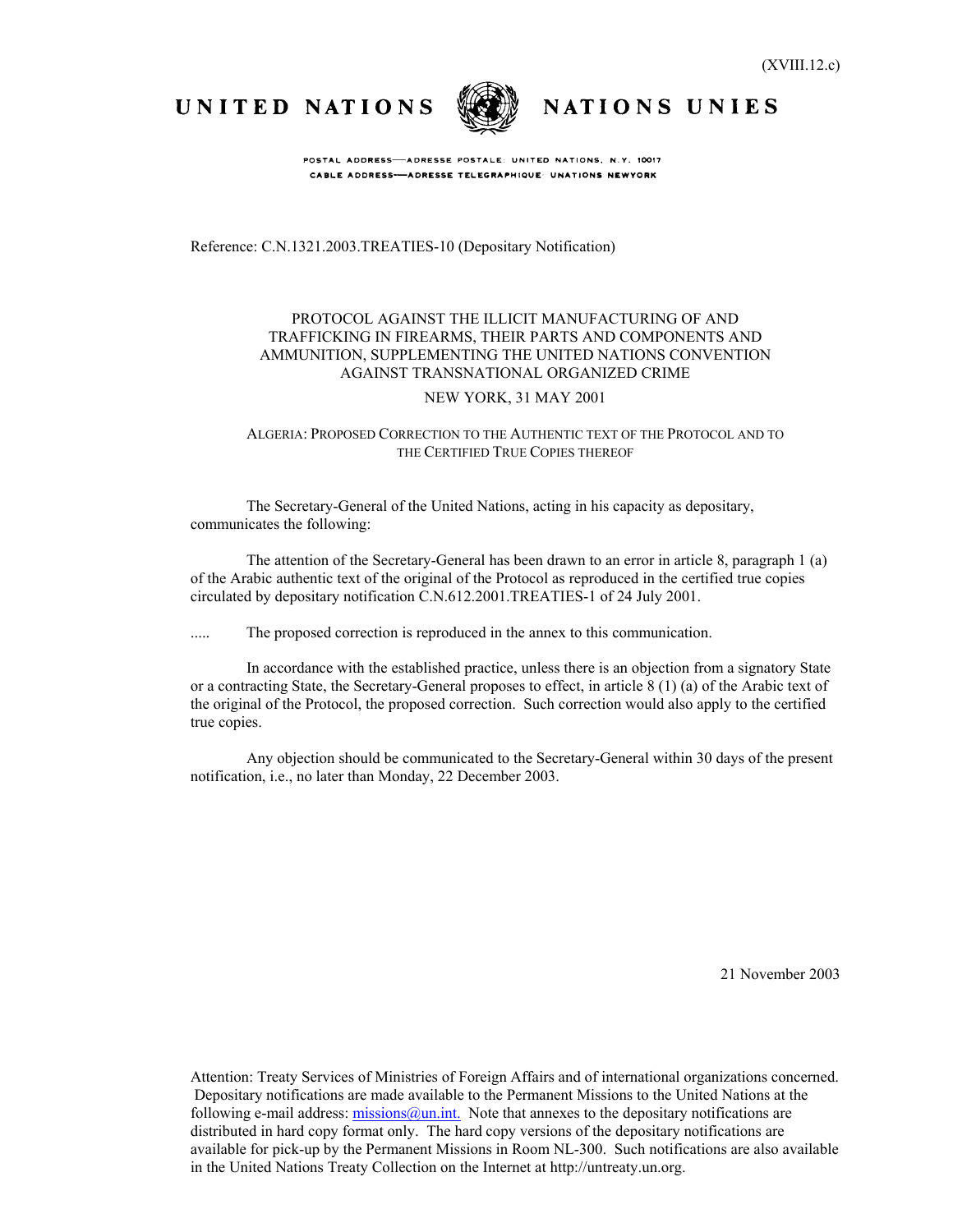

Attention: Treaty Services of Ministries of Foreign Affairs and of international organizations concerned. Depositary notifications are made available to the Permanent Missions to the United Nations at the following e-mail address:  $\frac{\text{missing}}{a}$ un.int. Note that annexes to the depositary notifications are distributed in hard copy format only. The hard copy versions of the depositary notifications are available for pick-up by the Permanent Missions in Room NL-300. Such notifications are also available in the United Nations Treaty Collection on the Internet at http://untreaty.un.org.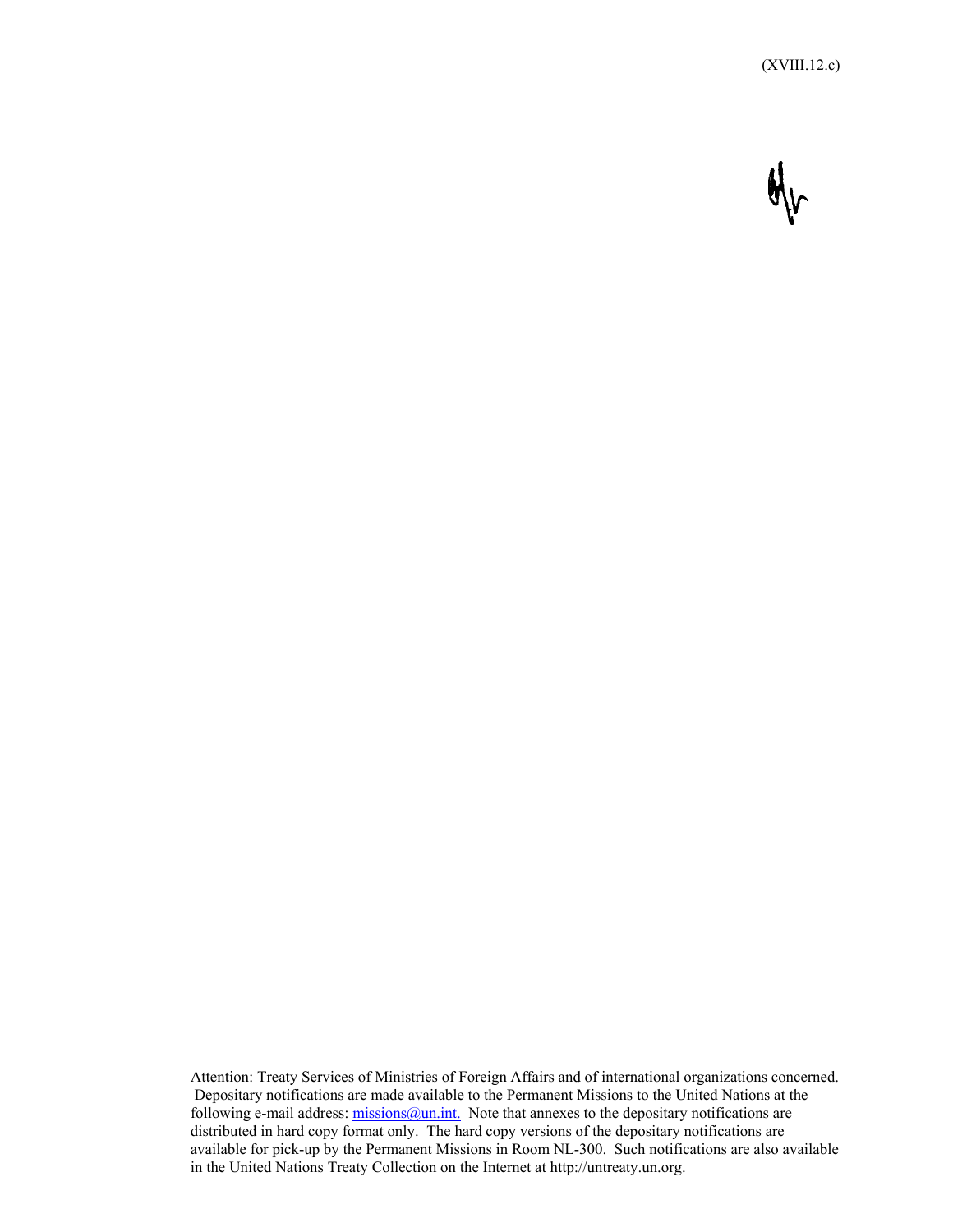## C.N.I321.2003.TREATIES-10 (Annex - Annexe)

**Proposal of correction to the Protocol against the Illicit Manufacturing and Trafficking in Firearms, their Parts and Components and Ammunition supplementing the United Nations Convention against Transnational Organized** Crime

**Proposition de correction au Protocole contre la fabrication et le trafic illicites** d'armes à feu, de leurs pièces, éléments et munitions, additionnel à la Convention des Nations Unies contre la criminalité transnationale organisée

 $\sim$ 

 $\sim 10^7$ 

 $\sqrt{2}$ 

 $\sim 10^7$ 

 $\sim 10^{-1}$  km